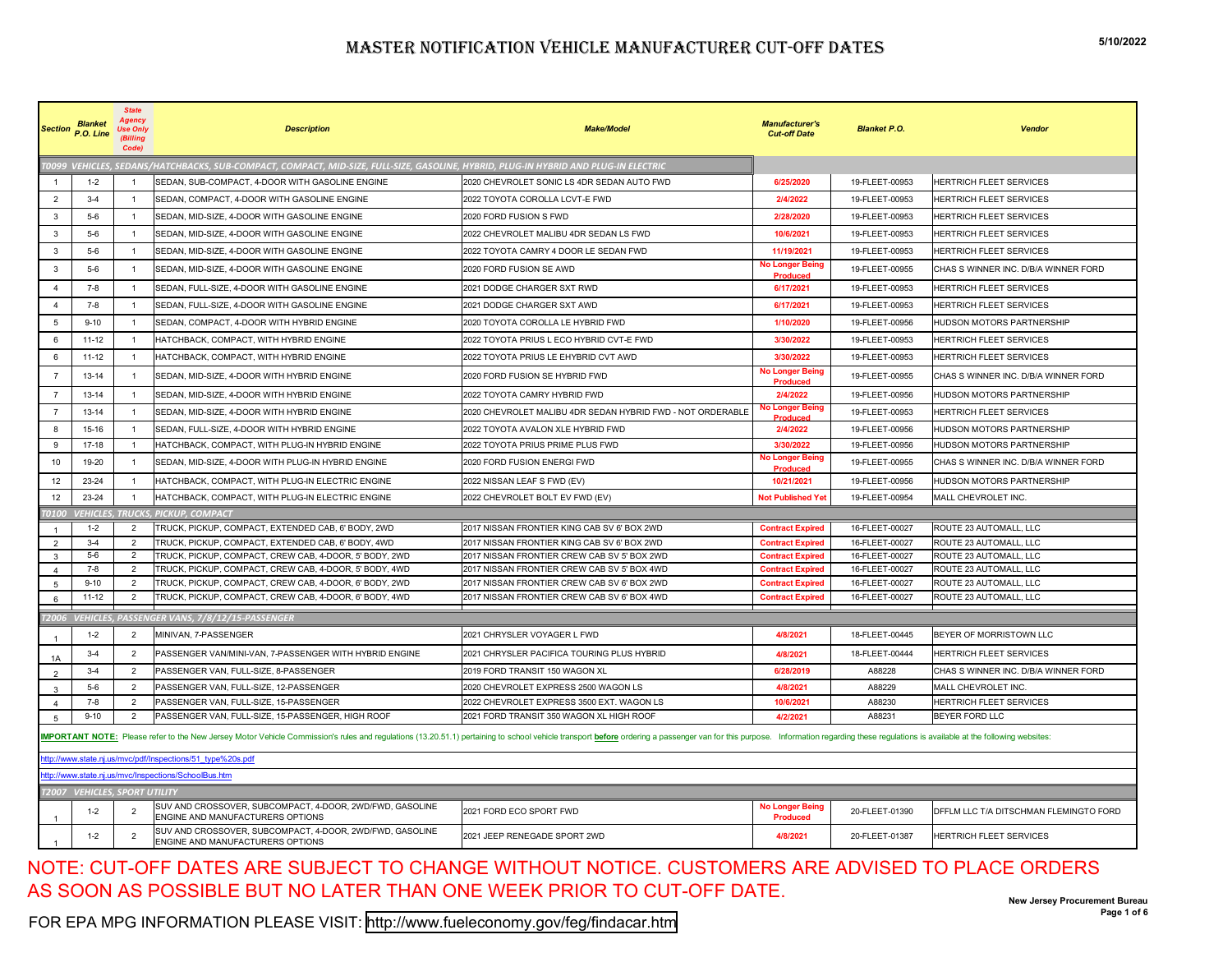|                        | <b>Blanket</b><br>Section P.O. Line | <b>State</b><br>Aaencv<br>Use Only<br>(Billing<br>Codel | <b>Description</b>                                                                              | <b>Make/Model</b>                      | <b>Manufacturer's</b><br><b>Cut-off Date</b> | <b>Blanket P.O.</b> | <b>Vendor</b>                                           |
|------------------------|-------------------------------------|---------------------------------------------------------|-------------------------------------------------------------------------------------------------|----------------------------------------|----------------------------------------------|---------------------|---------------------------------------------------------|
|                        | $1 - 2$                             | $\overline{2}$                                          | SUV AND CROSSOVER, SUBCOMPACT, 4-DOOR, 2WD/FWD, GASOLINE<br>ENGINE AND MANUFACTURERS OPTIONS    | 2022 CHEVROLET TRAX LS FWD             | 10/6/2021                                    | 20-FLEET-01391      | MALL CHEVROLET INC.                                     |
|                        | $1 - 2$                             | $\overline{2}$                                          | SUV AND CROSSOVER, SUBCOMPACT, 4-DOOR, 2WD/FWD, GASOLINE<br>ENGINE AND MANUFACTURERS OPTIONS    | 2021 TOYOTA C-HR LE SPORT FWD          | 9/10/2021                                    | 20-FLEET-01394      | HUDSON MOTORS PARTNERSHIP D/B/A HUDSON<br><b>TOYOTA</b> |
| $\mathcal{P}$          | $3-4$                               | $\overline{2}$                                          | SUV AND CROSSOVER, SUBCOMPACT, 4-DOOR, 4WD/AWD, GASOLINE<br>ENGINE AND MANUFACTURERS OPTIONS    | 2021 FORD ECO SPORT 4WD                | <b>No Longer Being</b><br><b>Produced</b>    | 20-FLEET-01390      | DFFLM LLC T/A DITSCHMAN FLEMINGTO FORD                  |
| 2                      | $3-4$                               | $\overline{2}$                                          | SUV AND CROSSOVER, SUBCOMPACT, 4-DOOR, 4WD/AWD, GASOLINE<br>ENGINE AND MANUFACTURERS OPTIONS    | 2021 JEEP RENEGADE SPORT 4WD           | 4/8/2021                                     | 20-FLEET-01395      | FOULKE MANAGEMENT                                       |
| $\overline{2}$         | $3-4$                               | $\overline{2}$                                          | SUV AND CROSSOVER, SUBCOMPACT, 4-DOOR, 4WD/AWD, GASOLINE<br>ENGINE AND MANUFACTURERS OPTIONS    | 2021 FIAT 500X AWD                     | <b>Not Published Yet</b>                     | 20-FLEET-01395      | FOULKE MANAGEMENT                                       |
|                        | $3-4$                               | $\overline{2}$                                          | SUV AND CROSSOVER, SUBCOMPACT, 4-DOOR, 4WD/AWD, GASOLINE<br>ENGINE AND MANUFACTURERS OPTIONS    | 2022 CHEVROLET TRAX LS AWD             | 10/6/2021                                    | 20-FLEET-01391      | MALL CHEVROLET INC.                                     |
| 3                      | $5-6$                               | $\overline{2}$                                          | SUV AND CROSSOVER, SMALL, 4-DOOR, 2WD/FWD, GASOLINE ENGINE AND<br>MANUFACTURERS OPTIONS         | 2022 FORD ESCAPE S FWD                 | 5/20/2022                                    | 20-FLEET-01390      | DFFLM LLC T/A DITSCHMAN FLEMINGTO FORD                  |
| 3                      | $5-6$                               | $\overline{2}$                                          | SUV AND CROSSOVER, SMALL, 4-DOOR, 2WD/FWD, GASOLINE ENGINE AND<br>MANUFACTURERS OPTIONS         | 2021 JEEP COMPASS SPORT FWD            | 3/4/2021                                     | 20-FLEET-01387      | HERTRICH FLEET SERVICES                                 |
| 3                      | $5-6$                               | $\overline{2}$                                          | SUV AND CROSSOVER, SMALL, 4-DOOR, 2WD/FWD, GASOLINE ENGINE AND<br>MANUFACTURERS OPTIONS         | 2021 JEEP CHEROKEE LATITUDE FWD        | 4/8/2021                                     | 20-FLEET-01387      | HERTRICH FLEET SERVICES                                 |
| 3                      | $5-6$                               | $\overline{2}$                                          | SUV AND CROSSOVER, SMALL, 4-DOOR, 2WD/FWD, GASOLINE ENGINE AND<br>MANUFACTURERS OPTIONS         | 2022 CHEVROLET EQUINOX LS FWD          | 10/6/2021                                    | 20-FLEET-01391      | MALL CHEVROLET INC.                                     |
| 3                      | $5-6$                               | $\overline{2}$                                          | SUV AND CROSSOVER, SMALL, 4-DOOR, 2WD/FWD, GASOLINE ENGINE AND<br>MANUFACTURERS OPTIONS         | 2022 TOYOTA RAV4 LE FWD                | 2/4/2022                                     | 20-FLEET-01394      | HUDSON MOTORS PARTNERSHIP D/B/A HUDSON<br>TOYOTA        |
|                        | 7-8                                 | 2                                                       | SUV AND CROSSOVER, SMALL/COMPACT, 4-DOOR, 4WD/AWD, GASOLINE<br>ENGINE AND MANUFACTURERS OPTIONS | 2022 FORD ESCAPE S AWD                 | 5/20/2022                                    | 20-FLEET-01390      | DFFLM LLC T/A DITSCHMAN FLEMINGTO FORD                  |
| $\Delta$               | 7-8                                 | $\overline{2}$                                          | SUV AND CROSSOVER, SMALL/COMPACT, 4-DOOR, 4WD/AWD, GASOLINE<br>ENGINE AND MANUFACTURERS OPTIONS | 2021 JEEP COMPASS SPORT 4WD            | 3/4/2021                                     | 20-FLEET-01387      | HERTRICH FLEET SERVICES                                 |
| 4                      | 7-8                                 | $\overline{2}$                                          | SUV AND CROSSOVER, SMALL/COMPACT, 4-DOOR, 4WD/AWD, GASOLINE<br>ENGINE AND MANUFACTURERS OPTIONS | 2021 JEEP CHEROKEE LATITUDE 4WD        | 4/8/2021                                     | 20-FLEET-01395      | FOULKE MANAGEMENT                                       |
|                        | $7-8$                               | 2                                                       | SUV AND CROSSOVER, SMALL/COMPACT, 4-DOOR, 4WD/AWD, GASOLINE<br>ENGINE AND MANUFACTURERS OPTIONS | 2022 CHEVROLET EQUINOX LS AWD          | 10/6/2021                                    | 20-FLEET-01391      | MALL CHEVROLET INC.                                     |
| $\boldsymbol{\Lambda}$ | $7-8$                               | $\overline{2}$                                          | SUV AND CROSSOVER, SMALL/COMPACT, 4-DOOR, 4WD/AWD, GASOLINE<br>ENGINE AND MANUFACTURERS OPTIONS | 2022 TOYOTA RAV4 LE AWD                | 2/4/2022                                     | 20-FLEET-01394      | HUDSON MOTORS PARTNERSHIP D/B/A HUDSON<br><b>TOYOTA</b> |
| 5                      | $9 - 10$                            | $\overline{2}$                                          | SUV AND CROSSOVER, MID-SIZE, 4-DOOR, 2WD/FWD/RWD, GASOLINE<br>ENGINE AND MANUFACTURERS OPTIONS  | 2021 FORD EDGE SE FWD                  | No Longer Orderabl                           | 20-FLEET-01387      | HERTRICH FLEET SERVICES                                 |
| 5                      | $9 - 10$                            | 2                                                       | SUV AND CROSSOVER, MID-SIZE, 4-DOOR, 2WD/FWD/RWD, GASOLINE<br>ENGINE AND MANUFACTURERS OPTIONS  | 2022 FORD EXPLORER BASE RWD            | 5/13/2022                                    | 20-FLEET-01390      | DFFLM LLC T/A DITSCHMAN FLEMINGTO FORD                  |
| 5                      | $9 - 10$                            | $\overline{2}$                                          | SUV AND CROSSOVER, MID-SIZE, 4-DOOR, 2WD/FWD/RWD, GASOLINE<br>ENGINE AND MANUFACTURERS OPTIONS  | 2021 JEEP GRAND CHEROKEE LAREDO 2WD    | 4/8/2021                                     | 20-FLEET-01387      | HERTRICH FLEET SERVICES                                 |
| 5                      | $9 - 10$                            | 2                                                       | SUV AND CROSSOVER, MID-SIZE, 4-DOOR, 2WD/FWD/RWD, GASOLINE<br>ENGINE AND MANUFACTURERS OPTIONS  | 2021 CHEVROLET BLAZER LT FWD           | 1/12/2021                                    | 20-FLEET-01387      | HERTRICH FLEET SERVICES                                 |
| 5                      | $9 - 10$                            | $\overline{2}$                                          | SUV AND CROSSOVER, MID-SIZE, 4-DOOR, 2WD/FWD/RWD, GASOLINE<br>ENGINE AND MANUFACTURERS OPTIONS  | 2022 TOYOTA HIGHLANDER L FWD           | 2/4/2022                                     | 20-FLEET-01394      | HUDSON MOTORS PARTNERSHIP D/B/A HUDSON<br><b>TOYOTA</b> |
| 6                      | $11 - 12$                           | $\overline{2}$                                          | SUV AND CROSSOVER, MID-SIZE, 4-DOOR, 4WD/AWD, GASOLINE ENGINE<br>AND MANUFACTUERS OPTIONS       | 2022 FORD EDGE SE AWD                  | 5/20/2022                                    | 20-FLEET-01387      | HERTRICH FLEET SERVICES                                 |
| 6                      | $11 - 12$                           | $\overline{2}$                                          | SUV AND CROSSOVER, MID-SIZE, 4-DOOR, 4WD/AWD, GASOLINE ENGINE<br>AND MANUFACTUERS OPTIONS       | 2022 FORD EXPLORER BASE 4WD            | 5/13/2022                                    | 20-FLEET-01393      | <b>GENTILINI FORD</b>                                   |
| 6                      | $11 - 12$                           | $\overline{2}$                                          | SUV AND CROSSOVER, MID-SIZE, 4-DOOR, 4WD/AWD, GASOLINE ENGINE<br>AND MANUFACTUERS OPTIONS       | 2021 JEEP GRAND CHEROKEE LAREDO 4WD    | 4/8/2021                                     | 20-FLEET-01387      | HERTRICH FLEET SERVICES                                 |
| 6                      | $11 - 12$                           | $\overline{2}$                                          | SUV AND CROSSOVER, MID-SIZE, 4-DOOR, 4WD/AWD, GASOLINE ENGINE<br>AND MANUFACTUERS OPTIONS       | 2021 JEEP WRANGLER SPORT UNLIMITED 4WD | 4/8/2021                                     | 20-FLEET-01395      | <b>FOULKE MANAGEMENT</b>                                |
| 6                      | $11 - 12$                           | $\overline{2}$                                          | SUV AND CROSSOVER, MID-SIZE, 4-DOOR, 4WD/AWD, GASOLINE ENGINE<br>AND MANUFACTUERS OPTIONS       | 2022 CHEVORLET BLAZER LT AWD           | 2/22/2022                                    | 20-FLEET-01391      | MALL CHEVROLET INC.                                     |
| 6                      | $11 - 12$                           | $\overline{2}$                                          | SUV AND CROSSOVER, MID-SIZE, 4-DOOR, 4WD/AWD, GASOLINE ENGINE<br>AND MANUFACTUERS OPTIONS       | 2021 TOYOTA HIGHLANDER L AWD           | 6/10/2021                                    | 20-FLEET-01394      | HUDSON MOTORS PARTNERSHIP D/B/A HUDSON<br><b>TOYOTA</b> |
| $\overline{7}$         | 13-14                               | $\overline{2}$                                          | SUV, FULL-SIZE, 4-DOOR, 2WD/FWD/RWD, GASOLINE ENGINE AND<br>MANUFACTUERS OPTIONS                | 2022 FORD EXPEDITION XL 2WD            | 4/1/2022                                     | 20-FLEET-01390      | DFFLM LLC T/A DITSCHMAN FLEMINGTO FORD                  |
|                        | 13-14                               |                                                         | SUV, FULL-SIZE, 4-DOOR, 2WD/FWD/RWD, GASOLINE ENGINE AND<br>MANUFACTUERS OPTIONS                | 2021 DODGE DURANGO SXT RWD             | 4/8/2021                                     | 20-FLEET-01387      | HERTRICH FLEET SERVICES                                 |
| $\overline{7}$         | 13-14                               | $\overline{2}$                                          | SUV, FULL-SIZE, 4-DOOR, 2WD/FWD/RWD, GASOLINE ENGINE AND<br>MANUFACTUERS OPTIONS                | 2022 CHEVROLET TAHOE COMMERCIAL 2WD    | 9/2/2021                                     | 20-FLEET-01387      | <b>HERTRICH FLEET SERVICES</b>                          |

NOTE: CUT-OFF DATES ARE SUBJECT TO CHANGE WITHOUT NOTICE. CUSTOMERS ARE ADVISED TO PLACE ORDERS AS SOON AS POSSIBLE BUT NO LATER THAN ONE WEEK PRIOR TO CUT-OFF DATE.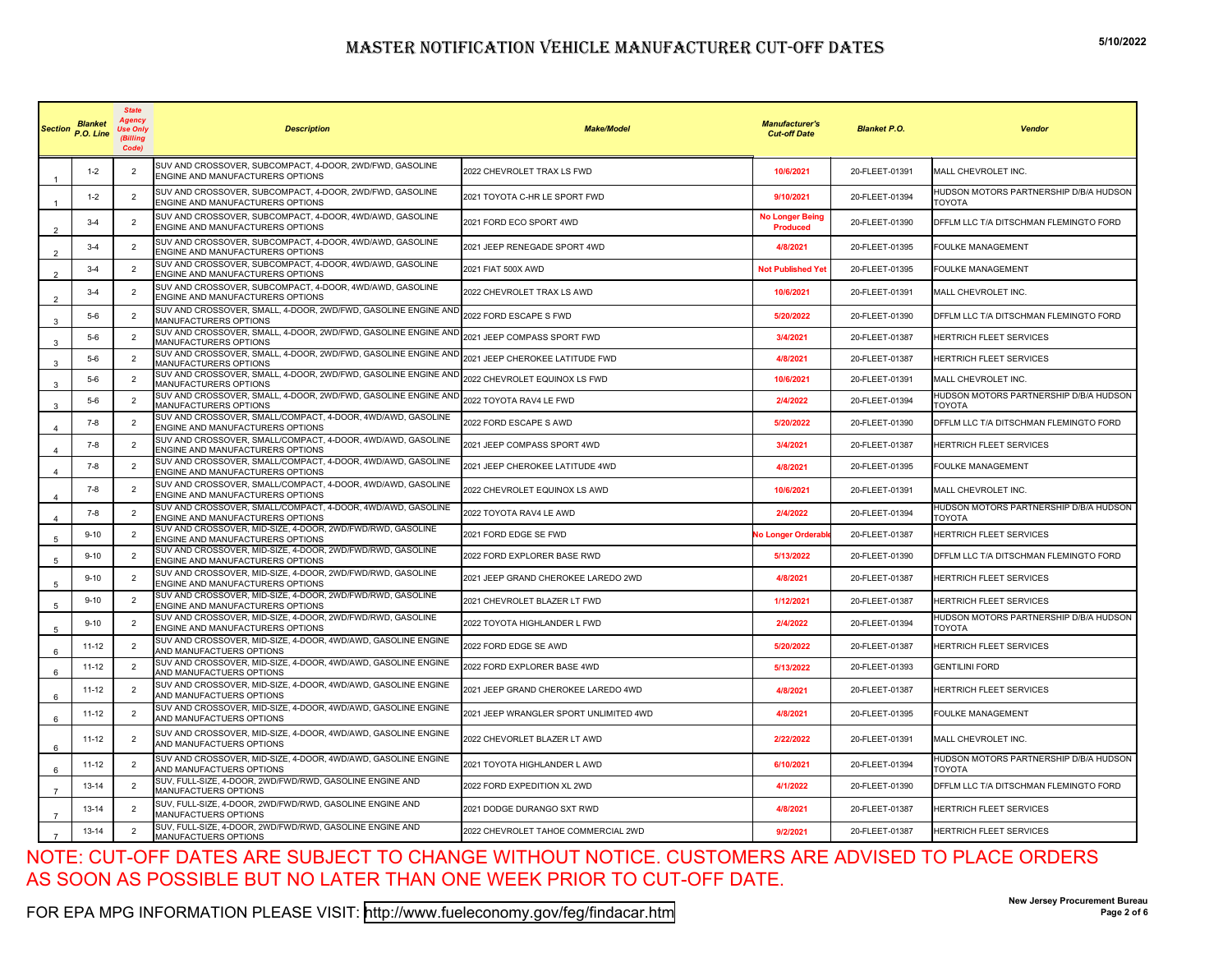| <b>Section</b>   | <b>Blanket</b><br>P.O. Line              | <b>State</b><br>Agency<br><b>Use Only</b><br>(Billing<br>Code) | <b>Description</b>                                                                             | <b>Make/Model</b>                               | <b>Manufacturer's</b><br><b>Cut-off Date</b> | <b>Blanket P.O.</b> | <b>Vendor</b>                                           |
|------------------|------------------------------------------|----------------------------------------------------------------|------------------------------------------------------------------------------------------------|-------------------------------------------------|----------------------------------------------|---------------------|---------------------------------------------------------|
|                  | 13-14                                    | $\overline{2}$                                                 | SUV, FULL-SIZE, 4-DOOR, 2WD/FWD/RWD, GASOLINE ENGINE AND<br>MANUFACTUERS OPTIONS               | 2022 CHEVROLET TRAVERSE LS FWD                  | 10/15/2021                                   | 20-FLEET-01387      | <b>HERTRICH FLEET SERVICES</b>                          |
| -8               | 15-16                                    | $\overline{2}$                                                 | SUV, FULL-SIZE, 4-DOOR, 4WD/AWD, GASOLINE ENGINE AND<br>MANUFACTURERS OPTIONS                  | 2022 FORD EXPEDITION XL 4WD                     | 4/1/2022                                     | 20-FLEET-01390      | DFFLM LLC T/A DITSCHMAN FLEMINGTO FORD                  |
|                  | 15-16                                    | $\overline{2}$                                                 | SUV, FULL-SIZE, 4-DOOR, 4WD/AWD, GASOLINE ENGINE AND<br>MANUFACTURERS OPTIONS                  | 2021 DODGE DURANGO SXT AWD                      | 4/8/2021                                     | 20-FLEET-01389      | BEYER OF MORRISTOWN LLC                                 |
| -8               | 15-16                                    | $\overline{2}$                                                 | SUV, FULL-SIZE, 4-DOOR, 4WD/AWD, GASOLINE ENGINE AND<br>MANUFACTURERS OPTIONS                  | 2022 CHEVROLET TAHOE COMMERCIAL 4WD             | 9/2/2021                                     | 20-FLEET-01387      | <b>HERTRICH FLEET SERVICES</b>                          |
| 8                | 15-16                                    | $\overline{2}$                                                 | SUV, FULL-SIZE, 4-DOOR, 4WD/AWD, GASOLINE ENGINE AND<br>MANUFACTURERS OPTIONS                  | 2022 CHEVROLET TRAVERSE LS AWD                  | 10/15/2021                                   | 20-FLEET-01387      | <b>HERTRICH FLEET SERVICES</b>                          |
| 9                | 17-18                                    | $\overline{2}$                                                 | SUV, FULL-SIZE, EXTENDED LENGTH, 4-DOOR, 2WD/RWD, GASOLINE<br>ENGINE AND MANUFACTURERS OPTIONS | 2022 FORD EXPEDITION MAX 2WD                    | 4/1/2022                                     | 20-FLEET-01390      | DFFLM LLC T/A DITSCHMAN FLEMINGTO FORD                  |
| 9                | 17-18                                    | $\overline{2}$                                                 | SUV, FULL-SIZE, EXTENDED LENGTH, 4-DOOR, 2WD/RWD, GASOLINE<br>ENGINE AND MANUFACTURERS OPTIONS | 2022 CHEVROLET SUBURBAN COMMERCIAL 2WD          | 10/23/2021                                   | 20-FLEET-01387      | HERTRICH FLEET SERVICES                                 |
| 10 <sup>10</sup> | 19-20                                    | $\overline{2}$                                                 | SUV, FULL-SIZE, EXTENDED LENGTH, 4-DOOR, 4WD, GASOLINE ENGINE<br>AND MANUFACTURERS OPTIONS     | 2022 FORD EXPEDITION MAX 4WD                    | 4/1/2022                                     | 20-FLEET-01390      | DFFLM LLC T/A DITSCHMAN FLEMINGTO FORD                  |
| 10               | 19-20                                    | $\overline{2}$                                                 | SUV, FULL-SIZE, EXTENDED LENGTH, 4-DOOR, 4WD, GASOLINE ENGINE<br>AND MANUFACTURERS OPTIONS     | 2022 CHEVORLET SUBURBAN COMMERCIAL 4WD          | 10/23/2021                                   | 20-FLEET-01387      | <b>HERTRICH FLEET SERVICES</b>                          |
| 11               | 21-22                                    | $\overline{2}$                                                 | SUV AND CROSSOVER, SMALL/COMPACT, 4-DOOR, FWD, HYBRID ENGINE<br>AND MANUFACTURERS OPTIONS      | 2022 FORD ESCAPE SE HYBRID FWD                  | 2/23/2022                                    | 20-FLEET-01393      | <b>GENTILINI FORD</b>                                   |
| 12               | 23-24                                    | 2                                                              | SUV AND CROSSOVER, SMALL/COMPACT, 4-DOOR, AWD, HYBRID ENGINE<br>AND MANUFACTURERS OPTIONS      | 2022 FORD ESCAPE SE HYBRID AWD                  | 2/23/2022                                    | 20-FLEET-01393      | <b>GENTILINI FORD</b>                                   |
| 12               | 23-24                                    | 2                                                              | SUV AND CROSSOVER, SMALL/COMPACT, 4-DOOR, AWD, HYBRID ENGINE<br>AND MANUFACTURERS OPTIONS      | 2021 TOYOTA RAV4 LE HYBRID AWD                  | 7/12/2021                                    | 20-FLEET-01387      | HERTRICH FLEET SERVICES                                 |
| 12               | 23-24                                    | $\overline{2}$                                                 | SUV AND CROSSOVER, SMALL/COMPACT, 4-DOOR, AWD, HYBRID ENGINE<br>AND MANUFACTURERS OPTIONS      | 2021 TOYOTA VENZA LE AWD                        | 4/12/2021                                    | 20-FLEET-01387      | HERTRICH FLEET SERVICES                                 |
| 13               | 25-26                                    | $\overline{2}$                                                 | SUV AND CROSSOVER, SMALL/COMPACT, 4-DOOR, AWD, HYBRID ENGINE<br>AND MANUFACTURERS OPTIONS      | 2022 FORD EXPLORER LIMITED HYBRID RWD           | <b>Not Published Yet</b>                     | 20-FLEET-01387      | HERTRICH FLEET SERVICES                                 |
| 13               | 25-26                                    | 2                                                              | SUV AND CROSSOVER, MID-SIZE, 4-DOOR, FWD/RWD, HYBRID ENGINE AND<br>MANUFACTURERS OPTIONS       | 2021 TOYOTA HIGHLANDER LE HYBRID FWD            | 6/10/2021                                    | 20-FLEET-01394      | HUDSON MOTORS PARTNERSHIP D/B/A HUDSON<br><b>TOYOTA</b> |
| 14               | 27-28                                    | $\overline{2}$                                                 | SUV AND CROSSOVER, MID-SIZE, 4-DOOR, FWD/RWD, HYBRID ENGINE AND<br>MANUFACTURERS OPTIONS       | 2022 FORD EXPLORER LIMITED HYBRID AWD           | <b>Not Published Yet</b>                     | 20-FLEET-01387      | <b>HERTRICH FLEET SERVICES</b>                          |
| 14               | 27-28                                    | $\overline{2}$                                                 | SUV AND CROSSOVER, MID-SIZE, 4-DOOR, 4WD/AWD, HYBRID ENGINE AND<br>MANUFACTURERS OPTIONS       | 2021 TOYOTA HIGHLANDER LE HYBRID AWD            | 6/10/2021                                    | 20-FLEET-01387      | <b>HERTRICH FLEET SERVICES</b>                          |
| 15               | 29-30                                    | $\overline{2}$                                                 | SUV AND CROSSOVER, MID-SIZE, 4-DOOR, 4WD/AWD, HYBRID ENGINE AND<br>MANUFACTURERS OPTIONS       | 2022 FORD ESCAPE SE PLUG-IN HYBRID FWD          | 2/23/2022                                    | 20-FLEET-01393      | <b>GENTILINI FORD</b>                                   |
| 16               | 31-32                                    | 2                                                              | SUV AND CROSSOVER, SMALL, 4-DOOR, FWD, PLUG-IN HYBRID ENGINE<br>AND MANUFACTURERS OPTIONS      | 2022 TOYOTA RAV4 PRIME SE PLUG-IN HYBRID AWD    | 2/4/2022                                     | 20-FLEET-01394      | HUDSON MOTORS PARTNERSHIP D/B/A HUDSON<br>TOYOTA        |
| 19               | 37-38                                    | $\overline{2}$                                                 | SUV AND CROSSOVER, SMALL, 4-DOOR, 4WD/AWD, PLUG-IN HYBRID<br>ENGINE AND MANUFACTURERS OPTIONS  | 2021 FORD MUSTANG MACH-E RWD (EV)               | 9/3/2021                                     | 20-FLEET-01392      | CHAS S WINNER INC. D/B/A WINNER FORD                    |
| 20               | 39-40                                    | $\overline{2}$                                                 | SUV AND CROSSOVER, MID-SIZE, 4-DOOR, AWD, ELECTRIC ENGINE AND<br><b>MANUFACTURERS OPTION</b>   | 2021 FORD MUSTANG MACH-E AWD (EV)               | 9/3/2021                                     | 20-FLEET-01388      | <b>BEYER FORD LLC</b>                                   |
| <b>T2080</b>     |                                          |                                                                | TRUCKS, 26,000 LB. GVWR MAX. CABOVER/C&C, WITH VARIOUS 18' BODIES & LIFTGATES                  |                                                 |                                              |                     |                                                         |
|                  | $1 - 9$                                  | -3                                                             | TRUCK, 26,000 LB. GVWR MAX. CABOVER CHASSIS WITH VARIOUS 18'<br><b>BODIES &amp; LIFTGATES</b>  | 2020 KENWORTH K270                              | <b>Not Published Yet</b>                     | A83009              | GABRIELLI KENWORTH OF NJ LLC                            |
|                  | $2 - 10$                                 | $\overline{3}$                                                 | TRUCK, 26,000 LB. GVWR MAX. CONVENTIONAL CAB & CHASSIS WITH<br>VARIOUS 18' BODIES & LIFTGATES  | 2020 HINO 268                                   | <b>Not Published Yet</b>                     | A83010              | HK TRUCK SERVICES INC.                                  |
|                  |                                          |                                                                | T2099 VEHICLES, TRUCKS, PICKUP, CLASS 1                                                        |                                                 |                                              |                     |                                                         |
|                  | <b>NJSTART</b><br><b>ITEM #1 &amp; 2</b> | $\overline{2}$                                                 | TRUCK, PICKUP, CLASS 1, REGULAR CAB, 8' BODY, 2WD                                              | 2021 RAM 1500 TRADESMAN REGULAR CAB 8' BODY 2WD | 4/8/2021                                     | 17-FLEET-00211      | BEYER OF MORRISTOWN LLC                                 |
| $\overline{2}$   | <b>NJSTART</b><br>ITEM #3 & 4            | $\overline{2}$                                                 | TRUCK, PICKUP, CLASS 1, REGULAR CAB, 8' BODY, 4WD                                              | 2021 RAM 1500 TRADESMAN REGULAR CAB 8' BODY 4WD | 4/8/2021                                     | 17-FLEET-00211      | BEYER OF MORRISTOWN LLC                                 |
| 3                | <b>NJSTART</b><br><b>ITEM #5 &amp; 6</b> | $\overline{2}$                                                 | TRUCK, PICKUP, CLASS 1, EXTENDED CAB, 6.5' BODY, 2WD                                           | 2021 RAM 1500 TRADESMAN QUAD CAB 6.5' BODY 2WD  | 4/8/2021                                     | 17-FLEET-00211      | BEYER OF MORRISTOWN LLC                                 |
| $\overline{4}$   | <b>NJSTART</b><br>ITEM #1 & 2            | $\overline{2}$                                                 | TRUCK, PICKUP, CLASS 1, EXTENDED CAB, 6.5' BODY, 4WD                                           | 2022 RAM 1500 TRADESMAN QUAD CAB 6.5' BODY 4WD  | <b>Not Published Yet</b>                     | 17-FLEET-00210      | HERTRICH FLEET SERVICES                                 |
| 5                | <b>NJSTART</b><br><b>ITEM #1 &amp; 2</b> | $\overline{2}$                                                 | TRUCK, PICKUP, CLASS 1, EXTENDED CAB, 8' BODY, 2WD                                             | 2021 FORD F-150 XL SUPERCAB 8' BODY 2WD         | 6/4/2021                                     | 17-FLEET-00212      | CHAS S WINNER INC. D/B/A WINNER FORD                    |
| 6                | <b>NJSTART</b><br>ITEM #3 & 4            | $\overline{2}$                                                 | TRUCK, PICKUP, CLASS 1, EXTENDED CAB, 8' BODY, 4WD                                             | 2021 FORD F-150 XL SUPERCAB 8' BODY 4WD         | 6/4/2021                                     | 17-FLEET-00212      | CHAS S WINNER INC. D/B/A WINNER FORD                    |
|                  | <b>NJSTART</b><br><b>ITEM #7 &amp; 8</b> | 2                                                              | TRUCK, PICKUP, CLASS 1, CREW CAB, 5.5' BODY, 2WD                                               | 2021 RAM 1500 TRADESMAN CREW CAB 5.5' BODY 2WD  | 4/8/2021                                     | 17-FLEET-00211      | BEYER OF MORRISTOWN LLC                                 |
| 8                | <b>NJSTART</b><br><b>ITEM #3 &amp; 4</b> | $\overline{2}$                                                 | TRUCK, PICKUP, CLASS 1, CREW CAB, 5.5' BODY, 4WD                                               | 2021 RAM 1500 SSV CREW CAB 5.5' BODY 4WD        | 4/8/2021                                     | 17-FLEET-00210      | <b>HERTRICH FLEET SERVICES</b>                          |

NOTE: CUT-OFF DATES ARE SUBJECT TO CHANGE WITHOUT NOTICE. CUSTOMERS ARE ADVISED TO PLACE ORDERS AS SOON AS POSSIBLE BUT NO LATER THAN ONE WEEK PRIOR TO CUT-OFF DATE.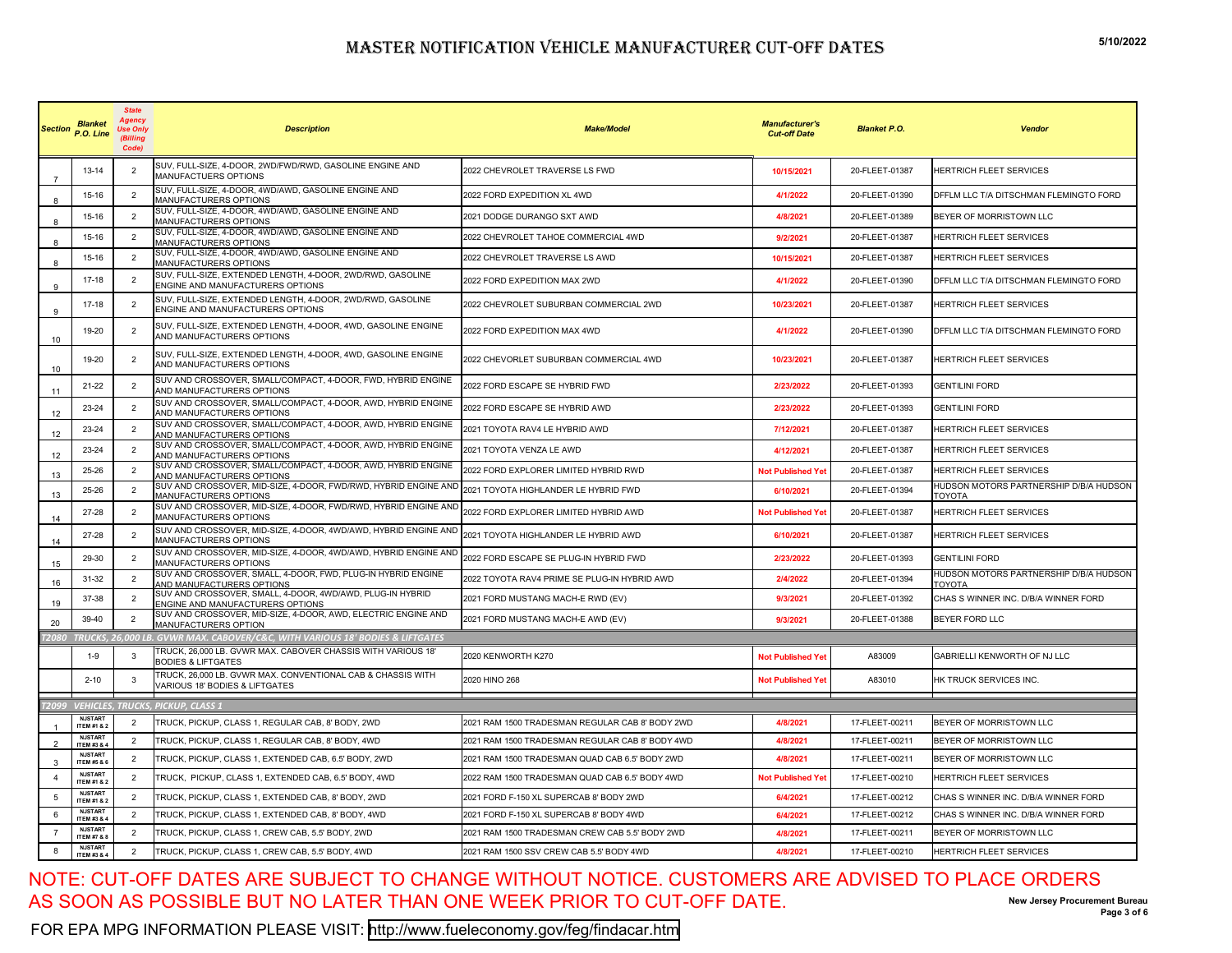| <b>Section</b> | <b>Blanket</b><br>P.O. Line              | <b>State</b><br>Agency<br><b>Use Only</b><br>(Billing<br>Code) | <b>Description</b>                                                                 | <b>Make/Model</b>                                            | <b>Manufacturer's</b><br><b>Cut-off Date</b> | <b>Blanket P.O.</b> | Vendor                               |
|----------------|------------------------------------------|----------------------------------------------------------------|------------------------------------------------------------------------------------|--------------------------------------------------------------|----------------------------------------------|---------------------|--------------------------------------|
| $\mathbf{Q}$   | <b>NJSTART</b><br><b>ITEM #5 &amp; (</b> | $\overline{2}$                                                 | TRUCK, PICKUP, CLASS 1, CREW CAB, 5.5' BODY, 2WD                                   | 2021 FORD F-150 SUPERCREW CAB 6.5' BODY 2WD                  | 6/4/2021                                     | 17-FLEET-00212      | CHAS S WINNER INC. D/B/A WINNER FORD |
| 10             | <b>NJSTART</b><br>ITEM #9 & 1            | $\overline{2}$                                                 | TRUCK, PICKUP, CLASS 1, CREW CAB, 5.5' BODY, 4WD                                   | 2021 RAM 1500 TRADESMAN CREW CAB 6.5' BODY 4WD               | 4/8/2021                                     | 17-FLEET-00211      | BEYER OF MORRISTOWN LLC              |
| <b>T2100</b>   |                                          |                                                                | <b>VEHICLES, TRUCKS, CLASS 2, PICKUP/UTILITY, WITH SNOW PLOW OPTION</b>            |                                                              |                                              |                     |                                      |
| $\overline{1}$ | $1 - 2$                                  | $\overline{2}$                                                 | TRUCK, PICKUP, CLASS 2, REGULAR CAB, 8' BODY, 2WD                                  | 2022 FORD F-250 XL REGULAR CAB 8' PICKUP BODY SRW 2WD        | 11/12/2021                                   | A88726              | CHAS S WINNER INC. D/B/A WINNER FORD |
| 2              | $3-5$                                    | $\overline{2}$                                                 | TRUCK, PICKUP, CLASS 2, REGULAR CAB, 8' BODY 4WD                                   | 2022 FORD F-250 XL REGULAR CAB 8' PICKUP BODY SRW 4WD        | 11/12/2021                                   | A88727              | <b>BEYER FORD LLC</b>                |
| 3              | $6 - 10$                                 | 2                                                              | TRUCK, CLASS 2, REGULAR CAB, 8' UTILITY BODY, 2WD                                  | 2022 FORD F-250 XL REGULAR CAB CHASSIS SRW 2WD               | 11/12/2021                                   | A88727              | <b>BEYER FORD LLC</b>                |
| $\overline{a}$ | 11-16                                    | $\overline{2}$                                                 | TRUCK, CLASS 2, REGULAR CAB, 8' UTILITY BODY, 4WD                                  | 2022 FORD F-250 XL REGULAR CAB CHASSIS SRW 4WD               | 11/12/2021                                   | A88727              | BEYER FORD LLC                       |
| 5              | 17-18                                    | $\overline{2}$                                                 | TRUCK, PICKUP, CLASS 2, EXTENDED CAB, 4-DOOR, 8' BODY, 2WD                         | 2022 FORD F-250 XL SUPER CAB 8' PICKUP BODY SRW 2WD          | 11/12/2021                                   | A88726              | CHAS S WINNER INC. D/B/A WINNER FORD |
| 6              | 19-21                                    | $\overline{2}$                                                 | TRUCK, PICKUP, CLASS 2, EXTENDED CAB, 4-DOOR, 8' BODY, 4WD                         | 2022 FORD F-250 XL SUPER CAB 8' PICKUP BODY SRW 4WD          | 11/12/2021                                   | A88727              | BEYER FORD LLC                       |
| $\overline{7}$ | 22-26                                    | $\overline{2}$                                                 | TRUCK, CLASS 2, EXTENDED CAB, 4-DOOR, 8' UTILITY BODY, 2WD                         | 2022 FORD F-250 XL SUPER CAB CHASSIS SRW 2WD                 | 11/12/2021                                   | A88726              | CHAS S WINNER INC. D/B/A WINNER FORD |
|                |                                          |                                                                |                                                                                    |                                                              |                                              |                     |                                      |
| 8              | 27-32                                    | $\overline{2}$                                                 | TRUCK, CLASS 2, EXTENDED CAB, 4-DOOR, 8' UTILITY BODY 4WD                          | 2022 FORD F-250 XL SUPER CAB CHASSIS SRW 4WD                 | 11/12/2021                                   | A88727              | BEYER FORD LLC                       |
| T2101          |                                          |                                                                | VEHICLES, TRUCKS, CLASS 3, PICKUP/UTILITY/DUMP, WITH SNOW PLOW OPTION              |                                                              |                                              |                     |                                      |
|                | $1 - 2$                                  | -3                                                             | TRUCK, PICKUP, CLASS 3, REGULAR CAB, 8' BODY, 2WD                                  | 2022 FORD F-350 XL REG. CAB 8' PICKUP BODY 2WD               | 11/12/2021                                   | A88758              | CHAS S WINNER INC. D/B/A WINNER FORD |
| $\overline{2}$ | $3-5$                                    | $\mathbf{3}$                                                   | TRUCK, PICKUP, CLASS 3, REGULAR CAB, 8' BODY, 4WD                                  | 2022 FORD F-350 XL REG. CAB 8' PICKUP BODY 4WD               | 11/12/2021                                   | A88758              | CHAS S WINNER INC. D/B/A WINNER FORD |
| 3              | $6 - 12$                                 | 3                                                              | TRUCK, CAB & CHASSIS, CLASS 3, REGULAR CAB, TO ACCOMMODATE 8-9'<br>BODY 2WD        | 2022 FORD F-350 XL REG. CAB CHASSIS 141 WB 2WD               | 11/12/2021                                   | A88758              | CHAS S WINNER INC. D/B/A WINNER FORD |
| $\overline{4}$ | 13-20                                    | 3                                                              | TRUCK, CAB & CHASSIS, CLASS 3, REGULAR CAB, TO ACCOMMODATE 8-9'<br>BODY 4WD        | 2022 CHEVROLET SILVERADO 3500 HD REG. CAB CHASSIS WT DRW 4WD | 9/17/2021                                    | A88759              | HERTRICH FLEET SERVICES              |
| 5              | 21-22                                    | -3                                                             | TRUCK, PICKUP, CLASS 3, EXTENDED CAB, 4-DOOR 8' BODY, 2WD                          | 2022 FORD F-350 XL SUPER CAB 8' PICKUP BODY 2WD              | 11/12/2021                                   | A88758              | CHAS S WINNER INC. D/B/A WINNER FORD |
| 6              | 23-25                                    | $\mathbf{B}$                                                   | TRUCK, PICKUP, CLASS 3, EXTENDED CAB, 4-DOOR, 8' BODY, 4WD                         | 2022 FORD F-350 XL SUPER CAB 8' PICKUP BODY 4WD              | 11/12/2021                                   | A88758              | CHAS S WINNER INC. D/B/A WINNER FORD |
| $\overline{7}$ | 26-31                                    | $\mathbf{3}$                                                   | TRUCK, CAB & CHASSIS CLASS 3, EXTENDED CAB, 4-DOOR, TO<br>ACCOMMOPDATE 9' BODY 2WD | 2022 FORD F-350 XL SUPER CAB CHASSIS 162 WB 2WD              | 11/12/2021                                   | A88758              | CHAS S WINNER INC. D/B/A WINNER FORD |
| 8              | 32-38                                    | -3                                                             | TRUCK, CAB & CHASSIS, CLASS 3 EXTENDED CAB, TO ACCOMMODATE 9'<br>BODY 4WD          | 2022 FORD F-350 XL SUPER CAB CHASSIS 162 WB 4WD              | 11/12/2021                                   | A88758              | CHAS S WINNER INC. D/B/A WINNER FORD |
| 72102          |                                          |                                                                | VEHICLES, TRUCKS, CLASS 4, UTILITY/DUMP, WITH SNOW PLOW OPTION                     |                                                              |                                              |                     |                                      |
|                |                                          |                                                                |                                                                                    |                                                              |                                              |                     |                                      |
|                | $1 - 7$                                  | 3                                                              | TRUCK, CAB & CHASSIS, CLASS 4, REGULAR CAB, TO ACCOMMODATE 8/9'<br>BODY 2WD        | 2022 FORD F-450 XL REG. CAB CHASSIS DRW 2WD                  | 11/12/2021                                   | A88214              | <b>BEYER FORD LLC</b>                |
| $\overline{2}$ | $8 - 15$                                 | -3                                                             | TRUCK, CAB & CHASSIS, CLASS 4, REGULAR CAB, TO ACCOMMODATE 8/9'<br>BODY 4WD        | 2022 FORD F-450 XL REG. CAB CHASSIS DRW 4WD                  | 11/12/2021                                   | A88214              | BEYER FORD LLC                       |
| 3              | 16-22                                    | 3                                                              | TRUCK, CAB & CHASSIS, CLASS 4, CREW CAB, TO ACCOMMODATE 8/9'<br>BODY, 2WD          | 2022 FORD F-450 XL CREW CAB CHASSIS DRW 2WD                  | 11/12/2021                                   | A88215              | CHAS S WINNER INC. D/B/A WINNER FORD |
| $\Delta$       | 23-30                                    | -3                                                             | TRUCK, CAB & CHASSIS, CLASS 4, CREW CAB, TO ACCOMMODATE 8/9'<br>BODY, 4WD          | 2022 FORD F-450 XL CREW CAB CHASSIS DRW 4WD                  | 11/12/2021                                   | A88215              | CHAS S WINNER INC. D/B/A WINNER FORD |
| 72103          |                                          |                                                                | VEHICLES, CARGO VANS, MINIVAN/CLASS 1/2/3, REGULAR/EXTENDED                        |                                                              |                                              |                     |                                      |
|                | $1 - 2$                                  | $\overline{2}$                                                 | CARGO VAN, MINIVAN/SMALL VAN                                                       | 2017 FORD TRANSIT CONNECT XL                                 | 2/10/2017                                    | A83173              | CHAS S WINNER INC. D/B/A WINNER FORD |
| 2              | $3-4$                                    | $\overline{2}$                                                 | CARGO VAN, FULL-SIZE, CLASS 1, RWD                                                 | 2022 FORD TRANSIT 150 RWD LOW ROOF                           | <b>Not Published Yet</b>                     | A88211              | <b>DFFLM</b>                         |
| 2              | $3-4$                                    | $\overline{2}$                                                 | CARGO VAN, FULL-SIZE, CLASS 1, FWD                                                 | 2020 RAM PROMASTER 1500 FWD LOW ROOF                         | <b>Not Published Yet</b>                     | A88212              | CELEBRITY CDJR                       |
| 3              | $5-6$                                    | $\overline{2}$                                                 | CARGO VAN, FULL-SIZE, CLASS 2                                                      | 2022 CHEVROLET EXPRESS 2500 CARGO                            | 10/6/2021                                    | A88213              | MALL CHEVROLET INC.                  |
| $\overline{4}$ | 7-8                                      | $\overline{2}$                                                 | CARGO VAN, FULL-SIZE, EXTENDED, CLASS 2                                            | 2022 CHEVROLET EXPRESS 2500 EXTENDED                         | 10/6/2021                                    | A88213              | MALL CHEVROLET INC.                  |
| 5              | $9 - 10$                                 | 3                                                              | CARGO VAN, FULL-SIZE, CLASS 3                                                      | 2022 CHEVROLET EXPRESS 3500 RWD                              | 10/6/2021                                    | A88213              | MALL CHEVROLET INC.                  |
| 6              | $11 - 12$                                | $\mathbf{B}$                                                   | CARGO VAN, FULL-SIZE, EXTENDED, CLASS 3                                            | 2022 CHEVROLET EXPRESS 3500 RWD EXTENDED                     | 10/6/2021                                    | A88213              | MALL CHEVROLET INC.                  |
| $\overline{7}$ | 13-14                                    | 3                                                              | CARGO VAN, FULL-SIZE, EXTENDED, CLASS 3, HIGH ROOF                                 | 2022 FORD TRANSIT 350 EXTENDED LENGTH HIGH ROOF RWD          | <b>Not Published Yet</b>                     | A88211              | <b>DFFLM</b>                         |
| 121 OE         | <b>SUPPLEMENTAL</b>                      |                                                                | <b>VEHICLES, CARGO VANS, CLASS 1/2/3, REGULAR/EXTENDED</b>                         |                                                              |                                              |                     |                                      |
| 5              | $9 - 10$                                 | 2                                                              | CARGO VAN, CLASS 1, FULL-SIZE, LOW ROOF                                            | 2021 RAM PROMASTER 1500 CARGO VAN LOW ROOF FWD               | <b>Not Orderable Yet</b>                     | 21-FLEET-01664      | <b>FOULKE MANAGEMENT/CDJR</b>        |
| 6              | $11 - 12$                                | $\overline{2}$                                                 | CARGO VAN, CLASS 2, FULL-SIZE, LOW ROOF                                            | 2021 RAM PROMASTER 2500 CARGO VAN LOW ROOF FWD               | <b>Not Orderable Yet</b>                     | 21-FLEET-01664      | FOULKE MANAGEMENT/CDJR               |

NOTE: CUT-OFF DATES ARE SUBJECT TO CHANGE WITHOUT NOTICE. CUSTOMERS ARE ADVISED TO PLACE ORDERS AS SOON AS POSSIBLE BUT NO LATER THAN ONE WEEK PRIOR TO CUT-OFF DATE.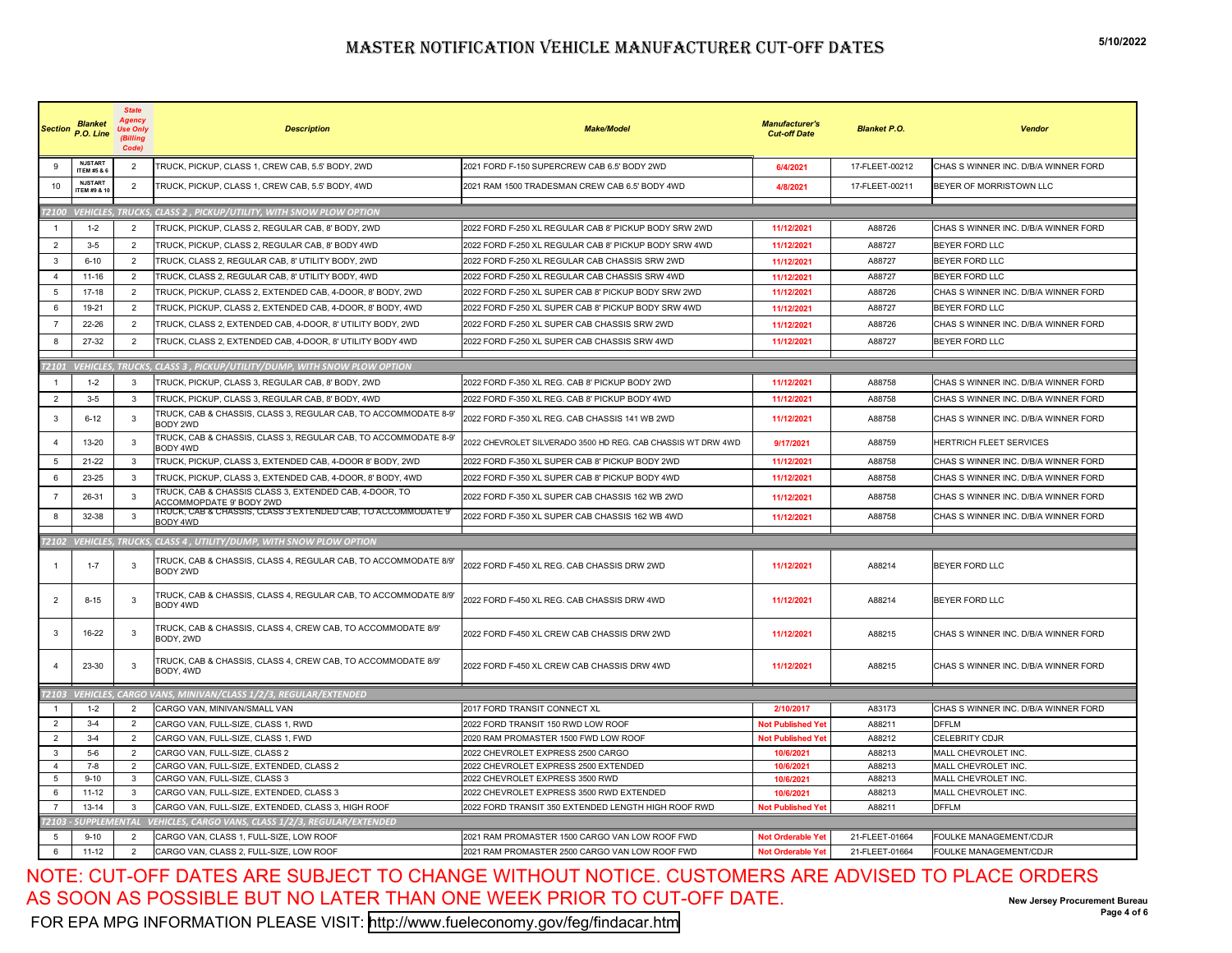|                | <b>Blanket</b><br>Section P.O. Line | <b>State</b><br>Agency<br><b>Use Only</b><br>(Billina<br>Code) | <b>Description</b>                                                                                                                                            | <b>Make/Model</b>                                                                                 | <b>Manufacturer's</b><br><b>Cut-off Date</b> | <b>Blanket P.O.</b> | <b>Vendor</b>                        |
|----------------|-------------------------------------|----------------------------------------------------------------|---------------------------------------------------------------------------------------------------------------------------------------------------------------|---------------------------------------------------------------------------------------------------|----------------------------------------------|---------------------|--------------------------------------|
| ĥ              | $11 - 12$                           | $\overline{2}$                                                 | CARGO VAN, CLASS 2, FULL-SIZE, LOW ROOF                                                                                                                       | 2021 CHEVROLET EXPRESS CARGO VAN 2500 RWD                                                         | 10/20/2021                                   | 21-FLEET-01663      | GENTILINI CHEVROLET LLC              |
|                | $13 - 14$                           | $\overline{2}$                                                 | CARGO VAN, CLASS 2, FULL-SIZE, EXTENDED LENGTH, HIGH ROOF                                                                                                     | 2021 RAM PROMASTER 2500 CARGO VAN HIGH ROOF EXTENDED LENGTH FV                                    | Not Orderable Yet                            | 21-FLEET-01664      | FOULKE MANAGEMENT/CDJR               |
| 8              | 15-16                               | $\overline{2}$                                                 | CARGO VAN, CLASS 3, FULL-SIZE, LOW ROOF, SRW                                                                                                                  | 2021 RAM PROMASTER 3500 CARGO VAN LOW ROOF FWD                                                    | <b>Not Orderable Yet</b>                     | 21-FLEET-01664      | FOULKE MANAGEMENT/CDJR               |
| 8              | $15 - 16$                           | 3                                                              | CARGO VAN, CLASS 3, FULL-SIZE, LOW ROOF, SRW                                                                                                                  | 2021 CHEVROLET EXPRESS CARGO VAN 3500 RWD                                                         | 10/20/2021                                   | 21-FLEET-01663      | GENTILINI CHEVROLET LLC              |
| 10             | 19-20                               | 3                                                              | CARGO VAN, CLASS 3, FULL-SIZE, EXTENDED LENGTH, HIGH ROOF, SRW                                                                                                | 2021 RAM PROMASTER 3500 CARGO VAN HIGH ROOF EXTENDED LENGTH FV                                    | <b>Not Orderable Ye</b>                      | 21-FLEET-01664      | FOULKE MANAGEMENT/CDJR               |
| 2289           |                                     |                                                                | STAKE TRUCK, 16,500 LB. GVWR CREW CAB & CHASSIS AND STAKE BODY, WITH POCKETS, SIGN STORAGE COMPARTMENTS & ACCESSORIES                                         |                                                                                                   |                                              |                     |                                      |
|                | $1 - 4$                             |                                                                | 16,500 LB. GVWR CREW CAB AND CHASSIS, 4WD                                                                                                                     | 2022 FORD F-450, 4WD                                                                              | 11/12/2021                                   | 21-FLEET-07156      | ROUTE 23 AUTOMALL                    |
| 72776          |                                     |                                                                | <b>POLICE VEHICLES: SEDANS AND SPORT UTILITY VEHICLES</b>                                                                                                     |                                                                                                   |                                              |                     |                                      |
| 3              | $5-6$                               | $\overline{2}$                                                 | DODGE CHARGER PURSUIT, RWD                                                                                                                                    | 2021 DODGE CHARGER PURSUIT, RWD                                                                   | 6/17/2021                                    | 21-FLEET-01484      | BEYER OF MORRISTOWN LLC              |
| $\mathbf{4}$   | $7-8$                               | $\overline{2}$                                                 | DODGE CHARGER PURSUIT, AWD                                                                                                                                    | 2021 DODGE CHARGER PURSUIT, AWD                                                                   | 6/17/2021                                    | 21-FLEET-01484      | BEYER OF MORRISTOWN LLC              |
| 5              | $9 - 10$                            | $\overline{2}$                                                 | FORD POLICE INTERCEPTOR UTILITY, AWD                                                                                                                          | 2022 FORD POLICE INTERCEPTOR UTILITY, AWD                                                         | 3/25/2022                                    | 20-FLEET-01189      | CHAS S WINNER INC. D/B/A WINNER FORD |
| 6              | $11 - 12$                           | $\overline{2}$                                                 | FORD POLICE INTERCEPTOR UTILITY, AWD, HYBRID ENGINE                                                                                                           | 2022 FORD POLICE INTERCEPTOR UTILITY, AWD, HYBRID ENGINE                                          | <b>Not Published Yet</b>                     | 20-FLEET-01189      | CHAS S WINNER INC. D/B/A WINNER FORD |
| $\overline{7}$ | 13-14                               | $\overline{2}$                                                 | DODGE DURANGO PURSUIT, AWD                                                                                                                                    | 2021 DODGE DURANGO PURSUIT, AWD                                                                   | 4/8/2021                                     | 20-FLEET-01188      | BEYER OF MORRISTOWN LLC              |
| 8              | 15-16                               | $\overline{2}$                                                 | DODGE DURANGO SPECIAL SERVICE VEHICLE, RWD                                                                                                                    | 2020 DODGE DURANGO SPECIAL SERVICE VEHICLE, RWD                                                   | 4/8/021                                      | 20-FLEET-01187      | HERTRICH FLEET SERVICES              |
| 9              | $17-18$                             | $\overline{2}$                                                 | CHEVROLET TAHOE POLICE PACKAGE VEHICLE (PPV), 2WD                                                                                                             | 2022 CHEVROLET TAHOE POLICE PACKAGE VEHICLE (PPV), 2WD                                            | 9/2/2021                                     | 21-FLEET-01485      | <b>GENTILINI CHEVROLET LLC</b>       |
| 10             | 19-20                               | $\overline{2}$                                                 | CHEVROLET TAHOE POLICE PACKAGE VEHICLE (PPV), 4WD                                                                                                             | 2022 CHEVROLET TAHOE POLICE PACKAGE VEHICLE (PPV), 4WD                                            | 9/2/2021                                     | 21-FLEET-01485      | <b>GENTILINI CHEVROLET LLC</b>       |
| 11             | 21-22                               | $\overline{2}$                                                 | CHEVROLET TAHOE SPECIAL SERVICE VEHICLE (SSV), 4WD                                                                                                            | 2022 CHEVROLET TAHOE SPECIAL SERVICE VEHICLE (SSV), 4WD                                           | 9/2/2021                                     | 21-FLEET-01483      | HERTRICH FLEET SERVICES              |
| 12             | 23-24                               | $\overline{2}$                                                 | FORD EXPEDITION XL WITH SPECIAL SERVICE (SSV) PACKAGE, 2WD                                                                                                    | 2021 FORD EXPEDITION XL WITH SPECIAL SERVICE (SSV) PACKAGE,<br>2WD                                | 3/4/2022                                     | 20-FLEET-01189      | CHAS S WINNER INC. D/B/A WINNER FORD |
| 13             | 25-26                               | $\overline{2}$                                                 | FORD EXPEDITION XL WITH SPECIAL SERVICE (SSV) PACKAGE, 4WD                                                                                                    | 2021 FORD EXPEDITION XL WITH SPECIAL SERVICE (SSV) PACKAGE,<br>4WD                                | 3/4/2022                                     | 20-FLEET-01189      | CHAS S WINNER INC. D/B/A WINNER FORD |
| 14             | 27-28                               | $\overline{2}$                                                 | FORD EXPEDITION XL MAX WITH SPECIAL SERVICE VEHICLE PACKAGE<br>2WD                                                                                            | 2021 FORD EXPEDITION XL MAX WITH SPECIAL SERVICE VEHICLE<br>PACKAGE, 2WD                          | 3/4/2022                                     | 20-FLEET-01189      | CHAS S WINNER INC. D/B/A WINNER FORD |
| 15             | 29-30                               | $\overline{2}$                                                 | FORD EXPEDITION XL MAX WITH SPECIAL SERVICE VEHICLE PACKAGE<br>4WD                                                                                            | 2021 FORD EXPEDITION XL MAX WITH SPECIAL SERVICE VEHICLE<br>PACKAGE, 4WD                          | 3/4/2022                                     | 20-FLEET-01189      | CHAS S WINNER INC. D/B/A WINNER FORD |
| 16             | 31-32                               | $\overline{2}$                                                 | FORD F-150 POLICE RESPONDER, SUPERCREW CAB, 4WD WITH 5.5 FT.<br>BOX                                                                                           | 2022 FORD F-150 POLICE RESPONDER, SUPERCREW CAB, 4WD WITH<br>5.5 FT. BOX                          | 1/7/2022                                     | 20-FLEET-01189      | CHAS S WINNER INC. D/B/A WINNER FORD |
| 17             | 33-34                               | $\overline{2}$                                                 | CHEVROLET SILVERADO SPECIAL SERVICE CREW CAB WITH SHORT<br>CARGO BOX 5.8 FT. PICKUP BOX, 4WD                                                                  | 2021 CHEVROLET SILVERADO SPECIAL SERVICE CREW CAB WITH<br>SHORT CARGO BOX 5.8 FT. PICKUP BOX, 4WD | <b>Not Published Yet</b>                     | 20-FLEET-01190      | <b>GENTILINI CHEVROLET LLC</b>       |
| 18             | 35-36                               | $\overline{2}$                                                 | FORD F-150 XL SPECIAL SERVICE VEHICLE, SUPERCAB, WITH 6.5 FT.<br>PICKUP BOX AND SPECIAL SERVICE VEHICLE PACKAGE, 4WD                                          | 2022 FORD F-150 CREW CAB, SPECIAL SERVICE PACKAGE, 4WD                                            | 12/17/2021                                   | 20-FLEET-01189      | CHAS S WINNER INC. D/B/A WINNER FORD |
| 19             | 37-38                               | $\overline{2}$                                                 | RAM 1500 CLASSIC SPECIAL SERVICE, CREW CAB, 4WD, WITH 5.7 FT. BOX, 2021 RAM 1500 CLASSIC SPECIAL SERVICE, CREW CAB, 4WD, WITH 5.7<br>4WD                      | FT. BOX, 4WD                                                                                      | 4/8/2021                                     | 20-FLEET-01188      | BEYER OF MORRISTOWN LLC              |
|                |                                     |                                                                | T2787   DUMP TRUCK, 39,000 LB. GVWR C&C, 5/7 CU. YD. 10' ALUMINUM BODY & ACCESS                                                                               |                                                                                                   |                                              |                     |                                      |
|                | $1 - 11$                            | 3                                                              | DUMP TRUCK, 39,000 LB. GVWR C&C, 5/7 CU. YD. 10' ALUMINUM BODY &<br>ACCESS.                                                                                   | 2022 INTERNATIONAL 7400 4x2                                                                       | <b>Not Published Yet</b>                     | A79123              | <b>BUCKS COUNTY INTL. INC</b>        |
|                |                                     |                                                                | <u>72789   BUCKET TRUCK, 19,500 LB. GVWR CREW CAB &amp; CHASSIS, DRW, 4WD WITH SERVICE BODY, MINIMUM 42 FOOT</u>                                              |                                                                                                   |                                              |                     |                                      |
|                | $1 - 10$                            | 3                                                              | BUCKET TRUCK, 19,500 LB. GVWR CREW CAB & CHASSIS, DRW, 4WD WITH<br>SERVICE BODY, MINIMUM 42 FOOT                                                              | 2021 FORD F-550                                                                                   | 11/12/2021                                   | 20-FLEET-01206      | ROUTE 23 AUTOMALL LLC                |
|                |                                     |                                                                | T2959   Utility Truck, 10,600 lb. GVWR, Extended Cab, SRW, Gasoline Powered, 4WD, with 9' Body & Accessories                                                  |                                                                                                   |                                              |                     |                                      |
|                | $1 - 3$                             | 3                                                              | BUCKET TRUCK, 19,500 LB. GVWR CREW CAB & CHASSIS, DRW, 4WD WITH<br>SERVICE BODY, MINIMUM 42 FOOT                                                              | 2023 FORD F-350 XL SRW 4WD EXTENDED CAB                                                           | <b>Not Published Yet</b>                     | A40321              | ROUTE 23 AUTOMALL LLC                |
|                |                                     |                                                                | T3130 MECHANICS TRUCK: 19,500 LB. GVWR REGULAR, EXTENDED AND CREW CAB AND CHASSIS, DIESEL ENGINE, DRW, 4WD WITH 11 FOOT ENCLOSED UTILITY BODY AND ACCESSORIES |                                                                                                   |                                              |                     |                                      |
|                | $1 - 2$                             | 3                                                              | MECHANICS TRUCK, 19,500 LB. GVWR REGULAR CAB & CHASSIS, DIESEL<br>ENGINE, DRW, 4WD - FORD F-550 HD                                                            | 2023 FORD F-550 REGULAR CAB CHASSIS, 4WD                                                          | <b>Not Published Yet</b>                     | 21-FLEET-07479      | ROUTE 23 AUTOMALL                    |
| 5              | 41-42                               | 3                                                              | MECHANICS TRUCK, 19,500 LB. GVWR EXTENDED CAB & CHASSIS, DIESEL<br>ENGINE, DRW, 4WD - FORD F-550 HD                                                           | 2023 FORD F-550 EXTENDED CAB CHASSIS, 4WD                                                         | <b>Not Published Yet</b>                     | 21-FLEET-07479      | ROUTE 23 AUTOMALL                    |

#### NOTE: CUT-OFF DATES ARE SUBJECT TO CHANGE WITHOUT NOTICE. CUSTOMERS ARE ADVISED TO PLACE ORDERS AS SOON AS POSSIBLE BUT NO LATER THAN ONE WEEK PRIOR TO CUT-OFF DATE.